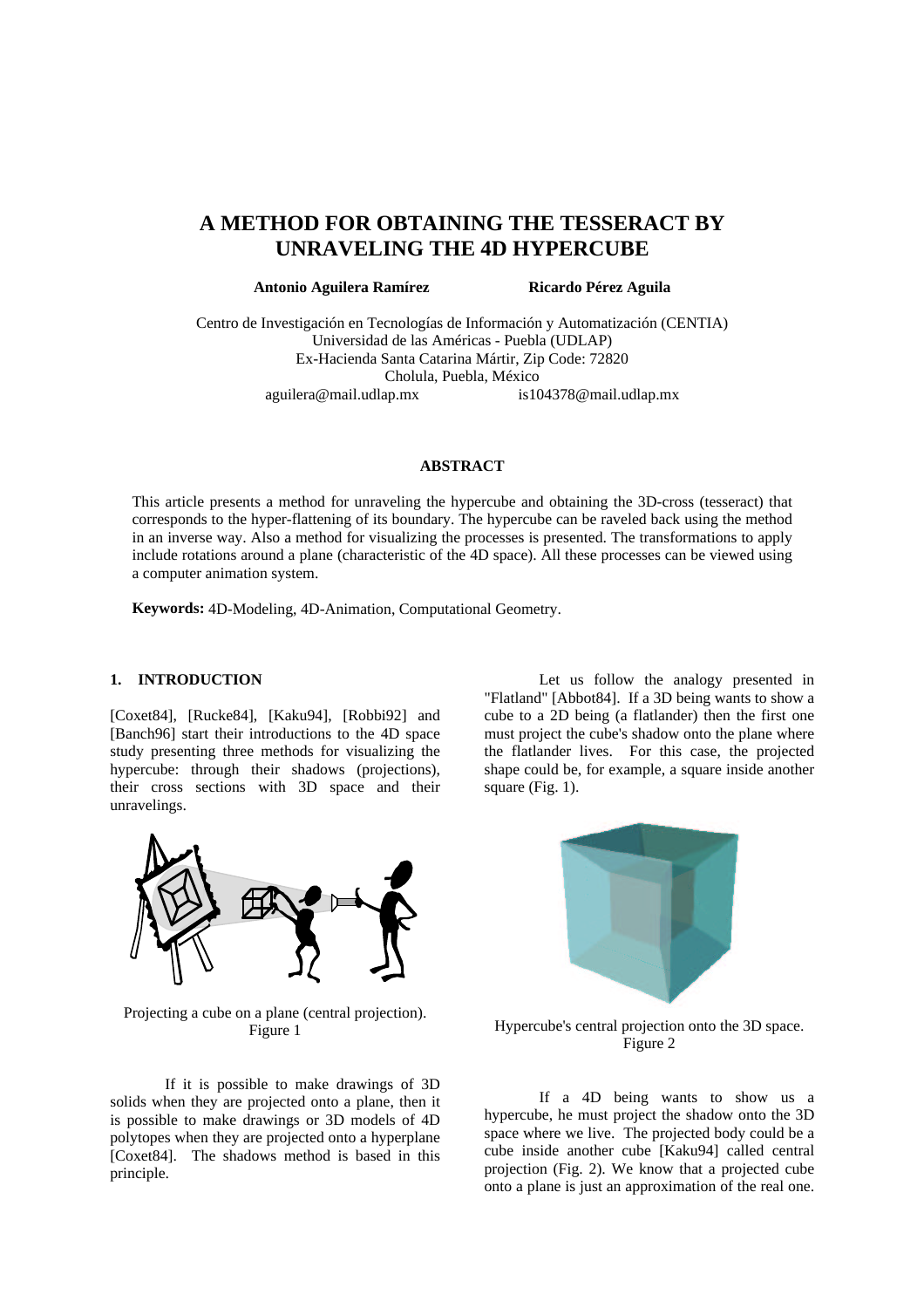Analogously, the hypercube projected onto our 3D space is also a mimic of the real one. Another useful projection is due to Claude Bragdon (see [Rucke77] for details about this projection). See Fig. 3.



Claude Bragdon's hypercube projection. Figure 3

A cube can be unraveled as a 2D cross. The six faces on the cube's boundary will compose the 2D cross (Fig. 4). The set of unraveled faces is called the unravelings of the cube.



Unraveling the cube. Figure 4

In analogous way, a hypercube also can be unraveled as a 3D cross. The 3D cross is composed by the eight cubes that forms the hypercube's boundary [Kaku94]. This 3D cross was named *tesseract* by C. H. Hinton (Fig. 5).



The unraveled hypercube (the tesseract). Figure 5

A flatlander will visualize the 2D cross, but he will not be able to assembly it back as a cube (even if the specific instructions are provided). This fact is true because of the needed face-rotations in the third dimension around an axis which are physically impossible in the 2D space. However, it is possible for the flatlander to visualize the raveling process through the projection of the faces and their movements onto the 2D space where he lives.

Analogously, we can visualize the tesseract but we won't be able to assembly it back as a hypercube. We know this because of the needed volume-rotations in the fourth dimension around a plane which are physically impossible in our 3D space.

Before going any further, we would like to underline that the cube's boundary faces can be grouped into three pairs of parallel faces, where their supporting planes define two 2D-spaces parallel to each other. Each pair can be obtained by ignoring all those edges parallel to each main axis (X, Y and Z), see Fig. 6



It is interesting to analyze the hypercube using its analogy with the cube and the visualization methods above described. [Hilbe52] has determined that a hypercube is composed out of sixteen vertices, thirty-two edges, twenty-four faces and eight bounding cubes (also called cells or volumes). Similarly, and as shown in Fig. 7, all these volumes can be grouped into four pairs of parallel cubes, furthermore, their supporting hyper-planes define two 3D-spaces parallel to each other.



Viewing the hypercube's boundary volumes. Figure 7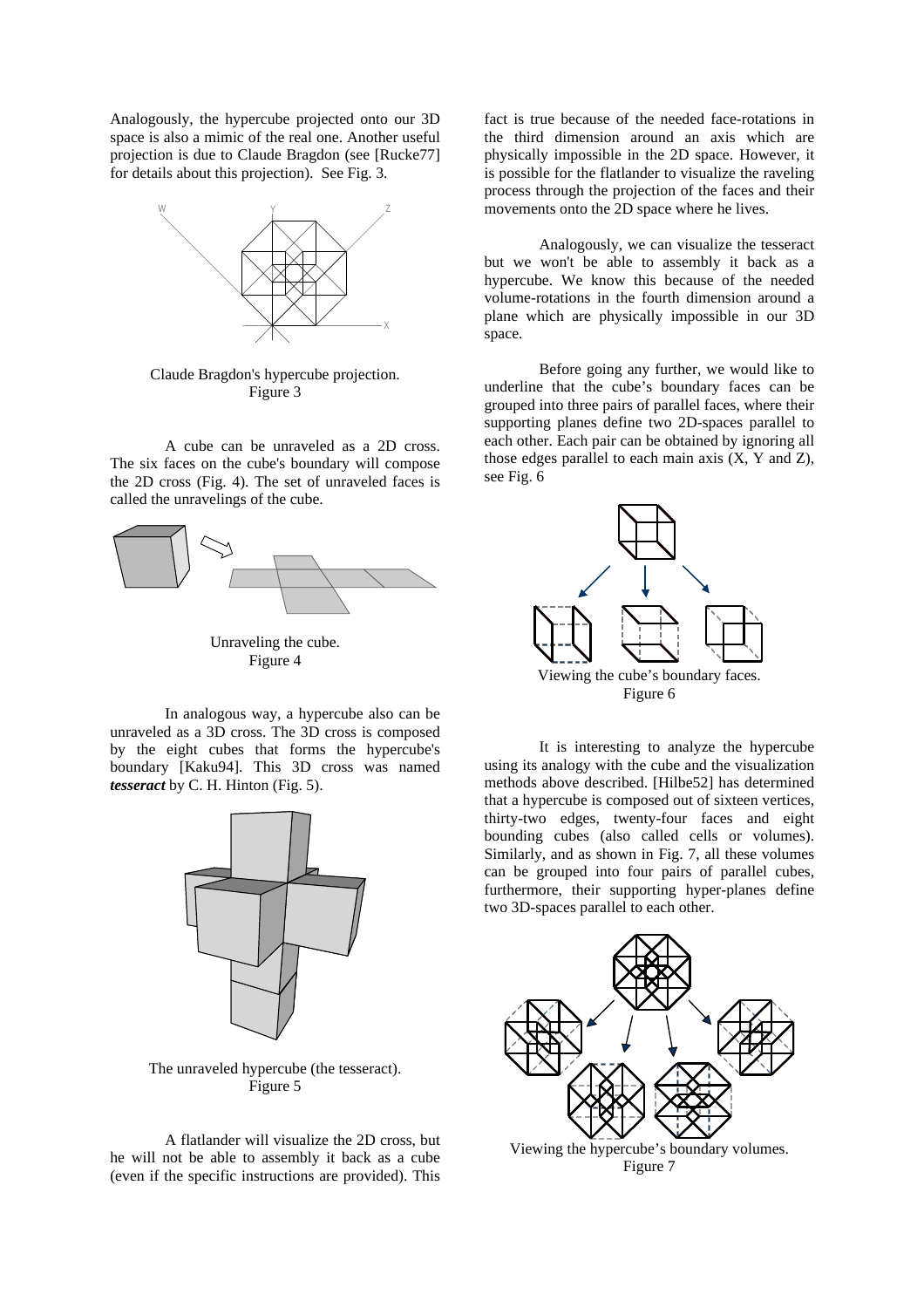[Coxet63] points out that each face is shared by two cubes not in the same threedimensional space, because they form a right angle through a rotation around the shared face's supporting plane. These properties are visible through Bragdon's projection (Fig. 3). The Bragdon's projection as well as the central projection will be used throughout the remainder of this article.

## **2. PROBLEM**

[Kaku94] and [Banch96] describe with detail a representation model for the hypercube through their unravelings. They also mention the physical incapacity of a 3D being to ravel the hypercube back, because the required transformations are not possible in our 3D space (Fig. 8).



The hypercube's unraveling process. Figure 8

[Kaku94] and [Banch96] also describe that if we witness the raveling process, seven of eight cubes that compose the tesseract will suddenly disappear, because they have moved in the direction of the fourth dimension. However, they don't provide a methodology that indicates the transformations and their parameters to execute the raveling process. In spite of our physical incapacity, we can visualize a projection onto our 3D space of the cubes on the hypercube's boundary through the unraveling and raveling processes.

This article presents a method for unraveling the hypercube and getting the 3D-cross (tesseract) that corresponds to the hyper-flattening of its boundary (Fig. 8). The hypercube can be raveled back using the same method in an inverse way. The transformations to apply include rotations around a plane (characteristic of the 4D space). All these processes can be viewed using a computer animation system.

#### **3. HYPERCUBES'S UNRAVELING METHODOLOGY**

The process will be easier if we take the following considerations:

- Select the hypercube's position in the 4D space.
- Select the hyperplane (a 3D subspace embedded in the hyperspace) where the volumes will be rotated to.
- Establish the angles which guarantee that all volumes will be totally embedded in the selected hyperplane.
- All the volumes through their movement into the selected hyperplane must maintain a face adjacent to another volume.

The hypercube's position in the 4D space is essential, because it will define the rotating planes used by the volumes to be positioned onto a hyperplane. For simplicity, one vertex of the hypercube will coincide with the origin, six of its faces will coincide each one with some of XY, YZ, ZX, XW, YW and ZW planes and all the coordinates will be positive (see [Banch96] for the methodology to get the hypercube's coordinates). The coordinates to use are presented in Table 1 (each vertex is arbitrary numbered).

| <b>Vertex</b>            | $\boldsymbol{X}$ | Y              | Z                | W                |
|--------------------------|------------------|----------------|------------------|------------------|
| $\boldsymbol{0}$         | $\overline{0}$   | $\overline{0}$ | $\boldsymbol{0}$ | $\boldsymbol{0}$ |
| 1                        | $\mathbf{1}$     | $\overline{0}$ | $\boldsymbol{0}$ | $\boldsymbol{0}$ |
| $\overline{c}$           | $\overline{0}$   | 1              | $\overline{0}$   | $\boldsymbol{0}$ |
| 3                        | 1                | 1              | $\overline{0}$   | $\overline{0}$   |
| $\overline{4}$           | 0                | $\overline{0}$ | 1                | $\overline{0}$   |
| 5                        | 1                | $\overline{0}$ | 1                | $\overline{0}$   |
| 6                        | $\overline{0}$   | 1              | 1                | $\overline{0}$   |
| 7                        | 1                | 1              | 1                | $\overline{0}$   |
| 8                        | 0                | 0              | $\overline{0}$   | 1                |
| 9                        | 1                | 0              | $\overline{0}$   | 1                |
| 10                       | 0                | 1              | $\overline{0}$   | 1                |
| 11                       | 1                | 1              | 0                | 1                |
| 12                       | 0                | $\overline{0}$ | 1                | 1                |
| 13                       | 1                | 0              | 1                | 1                |
| 14                       | $\overline{0}$   | 1              | 1                | 1                |
| 15                       | 1                | 1              | 1                | 1                |
| Hypercube's coordinates. |                  |                |                  |                  |
| Table 1                  |                  |                |                  |                  |

We know now why the hypercube's position in the 4D space is important, since it will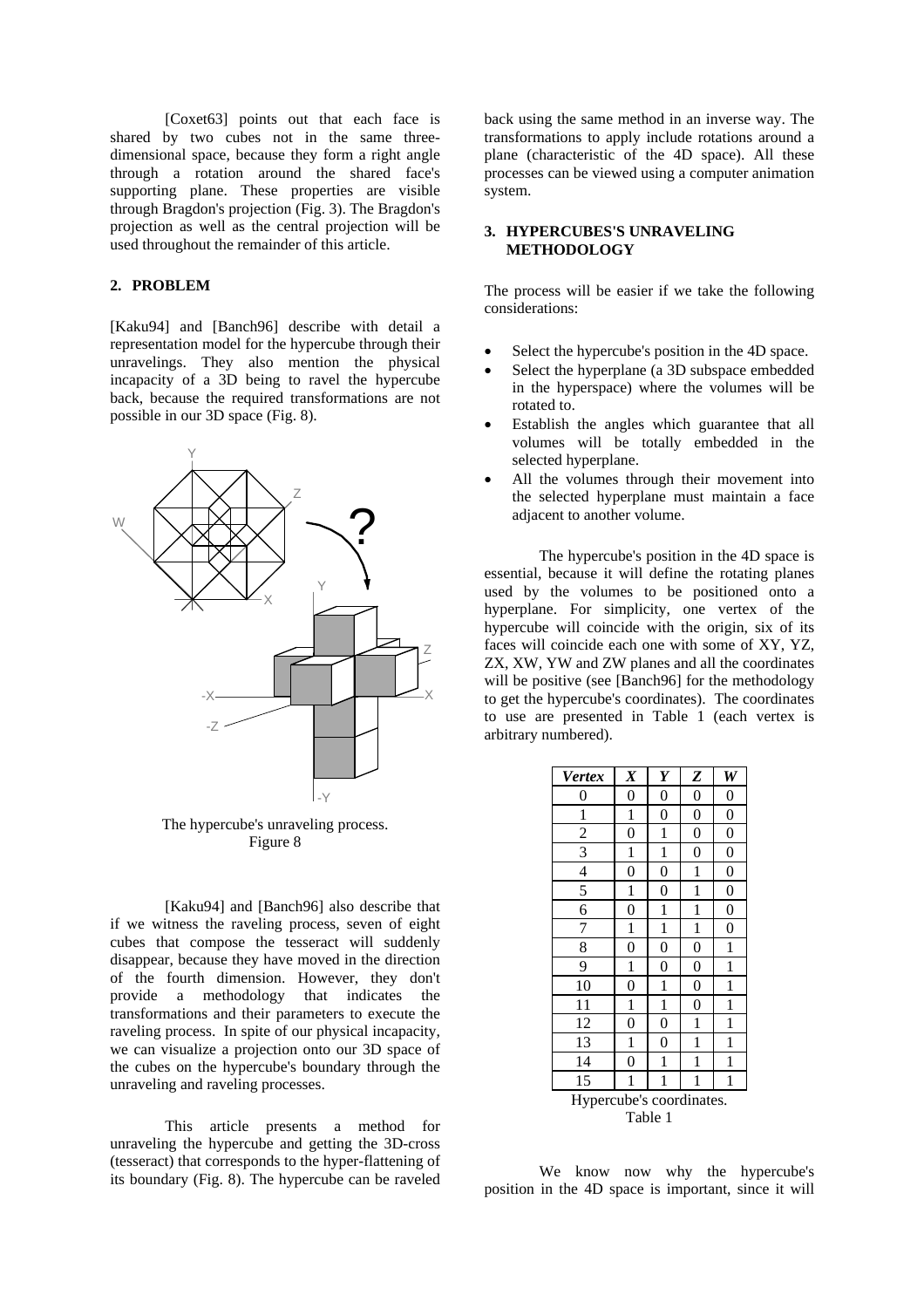define the rotating planes to use. The situation is the same for the selected hyperplane, because it is where all the volumes will be finally positioned. Observing the hypercube's coordinates we can see that eight of them present their fourth coordinate value  $(W)$  equal to zero. This fact represents that one of the hypercube's volumes (formed by vertexes  $0-1-2-3-4-5-6-7$ ) has  $W=0$  as its supporting hyperplane. Selecting the hyperplane  $W=0$  is useful because one of the volumes is "naturally embedded" in the 3D space and it won't require any transformations.



The hypercube's volumes (the numbers indicate the vertices that compose the volume). Table 2

Now, it is also useful to identify the hypercube's volumes through their vertices and to label them for future references. Until now we have one identified volume, it is formed by vertexes 0-1- 2-3-4-5-6-7, and it will be called volume A. See Table 2.



Applied transformations to the adjacent volumes. Table 3

We have already described volume A as "naturally embedded" in the 3D space, because it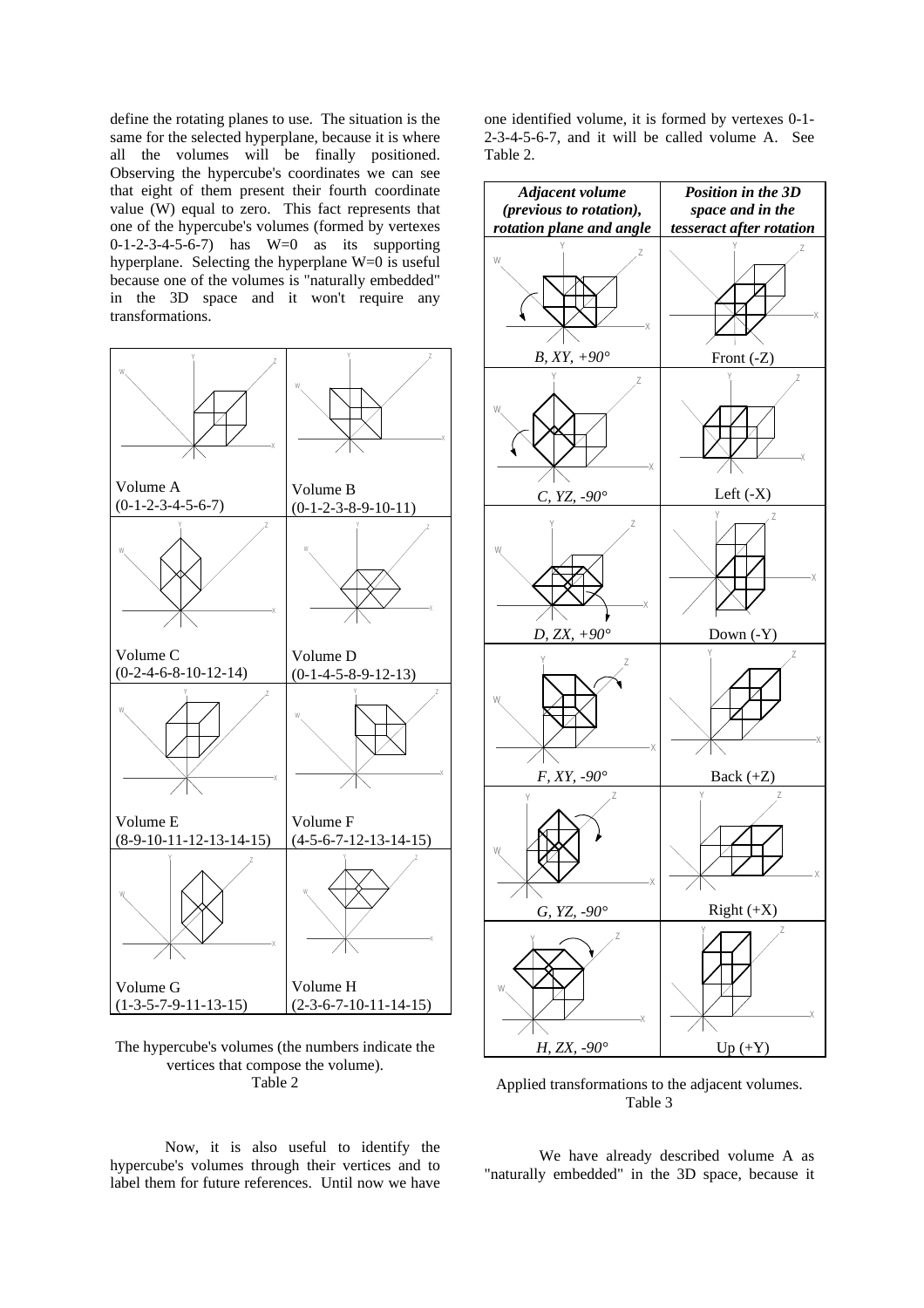won't require any transformations. Volume A will occupy the central position in the 3D cross and it will called the "central volume".

From the remaining volumes, six of them will have face adjacency with the central volume. Due to this characteristic they can easily be rotated toward our space because their rotating plane is clearly identified. Each of these volumes will rotate around the supporting plane of its shared face with<br>central volume. They will be called "adjacent They will be called "adjacent" volumes". Adjacent volumes are B, C, D, F, G and H. The remaining volume E will be called "satellite volume" and it will be discussed later on.

All of the adjacent volumes will rotate right angles. In this way we guarantee that their W coordinate will be equal to zero. It is also important to consider their rotating directions, because the volumes, after the rotations, could otherwise coincide with the central volume. The direction and rotating planes for each adjacent volume are presented in Table 3 (the central volume is also included in each image as a reference for the initial and final position of the volume being analyzed).

At this point, we have seven of the eight hypercube's volumes placed in their final positions (volumes A, B, C, D, F, G and H). Volume E will perform a rather more complex set of transformations. There are two reasons that justify this conclusion:

- The supporting hyperplane for volume E is parallel to the supporting hyperplane for the central volume. Consequently, there are no adjacencies between volume E and central volume (this is the reason for not calling "adjacent volume" to volume E).
- In the tesseract, we still have an empty position. This position corresponds to the most distant volume from the central volume (the inferior position, Fig. 5). This position will be occupied by volume E. This is the reason for calling E the "satellite volume".

At the beginning of this document is mentioned the need for maintaining a face adjacency between all the volumes while they rotate towards the selected hyperplane. Volumes B, C, D, F, G and H share a face with central volume (remember that central volume is static during the whole unraveling process). In order to determine the needed transformations for the satellite volume, we must first select the volume which will share a face with it. Any volume, except the central one, can be selected for this. In this work, volume D will be selected to share a face with satellite volume through the hyper-flattening process.

The direction and the rotation plane for volume D was determined before (ZX plane +90°). These transformations will take it to its final position. During the beginning of the unraveling process, the same transformations will be applied to satellite volume. In this way, we ensure that volumes E and satellite will share a face.

When volume D has finished its movement, it will be placed in its final position in the tesseract. At this moment, the satellite volume's supporting hyperplane will be perpendicular to the selected hyperplane and the shared face will be parallel to ZX plane. The last movement to apply to the satellite volume will be a  $+90^\circ$  rotation around the supporting plane of the shared face with volume D.

The set of movements to be executed for the satellite volume are resumed in the Table 4 (Central volume and volume D are shown too).



Associated transformations to satellite volume. Table 4

Now, all the transformations to unravel the hypercube have been determined. To ravel it back, the same process must be applied in an inverse way (the angles' signs must be changed).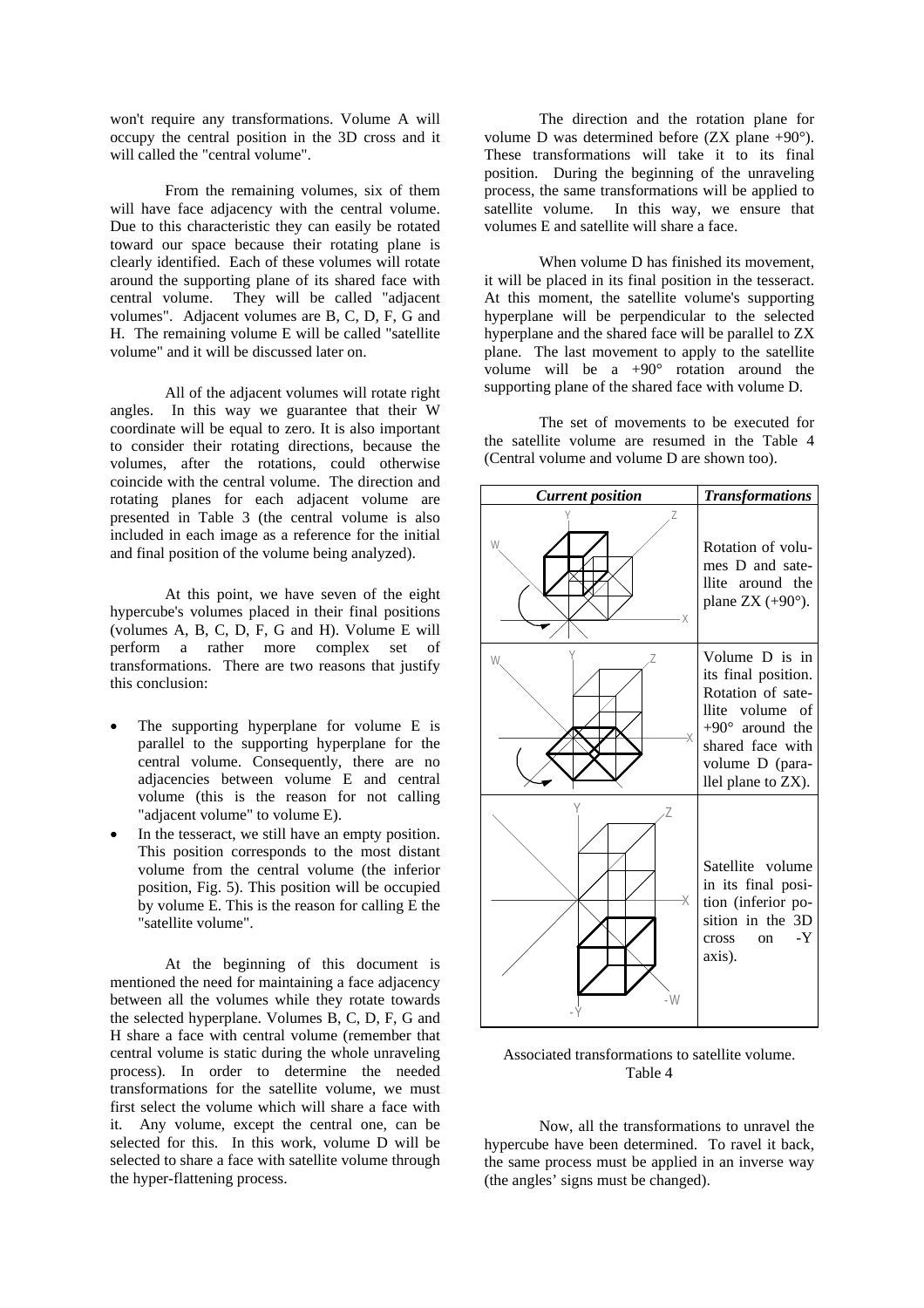#### **4. IMPLEMENTATION**

#### **4.1 Rotations in the 4D Space**

[Banks94] and [Holla91] have identified that if a rotation in the 2D space is given around a point, and a rotation in our 3D space is given around a line, then a rotation in the 4D space, in analogous way, must be given around a plane.

[Holla91] considers that rotations in the 3D space must be considered as rotations parallel to a 2D plane instead of rotations around an axis. [Holla91] supports this idea considering that given an origin of rotation and a destination point in the 3D space, the set of all rotated points for a given rotation matrix lie in a single plane, which is called the rotation plane. Moreover, the rotation axis in the 3D space is perpendicular to the rotation plane. The concept of rotation plane is consistent with the 2D space because all the rotated points lie in the same and only plane. Finally, with the above ideas, [Holla91] constructs the six basic 4D rotation matrices around the main planes in the 4D space (namely XY, YZ, XZ, XW, YW and ZW planes) based in the fact that only two coordinates change for a given rotation (these changing coordinates correspond to the rotation plane).

Using these ideas, [Duffi94] generalize the concept of rotation in an *n*D space ( $n \ge 2$ ) as the rotation of an axis Xa in direction to an axis Xb. The plane described by axis Xa and Xb is what [Holla91] defined as rotation plane. [Duffi94] presents the following general rotation matrix:

$$
R_{ab}(\theta) = \begin{bmatrix} r_{ii} = 1 & i \neq a, i \neq b \\ r_{aa} = \cos \theta \\ r_{ib} & \cos \theta \\ r_{ab} = -\sin \theta \\ r_{ba} = \sin \theta \\ r_{ij} = 0 & elsewhere \end{bmatrix}
$$

Matrix  $R_{ab}(\theta)$  is an identity matrix except in the intersection of columns a and b and rows a and b. Because in an  $nD$  space there are  $C(n,2)$  main planes, this is precisely the number of main rotations for such space.

From these concepts, we must consider that a rotation can be referenced by using two notations: using the axis that describe the rotation plane or using the axis that describe the (*n-2*)D subspace that is fixed during the rotation. In this work we have referred to rotations in the 4D space using the second notation.

#### **4.2 The 4D-3D-2D Projections**

[Banks94] establishes that the same techniques used to project 3D objects onto 2D planes can be applied to project 4D polytopes onto 3D hyperplanes (our 3D space for example). Then we have that a 4D-3D parallel projection (or just removing *W* coordinate from the polytope's points) is:

$$
P(x, y, z, w) \mapsto P'(x, y, z)
$$

And a 4D-3D perspective projection is defined when the center of projection is on *W* axis at a distance *pw* from the origin. If the projection hyperplane is  $W = 0$  then we have a point *P* can be projected as:

$$
P(x \quad y \quad z \quad w) \mapsto P\left(\frac{x \cdot pw}{pw - w}, \quad \frac{y \cdot pw}{pw - w}, \quad \frac{z \cdot pw}{pw - w}\right)
$$

Because a 4D-3D projection will produce a volume as the "shadow" of a 4D polytope, [Holla91] considers valid to process this volume with some of the 3D-2D projections (parallel or perspective) to be finally projected onto a computer screen. Then we have four possible 4D-3D-2D projections:

- 4D-3D Perspective 3D-2D Perspective Projection.
- 4D-3D Perspective 3D-2D Parallel Projection.
- 4D-3D Parallel 3D-2D Perspective Projection.
- 4D-3D Parallel 3D-2D Parallel Projection.

For example, for the hypercube presented in Fig. 1, it was used 4D-3D Perspective Projection and 3D-2D Perspective Projection.

#### **5. RESULTS**

Table 5 presents some snapshots from the hypercube's unraveling sequence. In snapshots 1 to 6, the applied rotations are  $\pm 0^{\circ}$ ,  $\pm 15^{\circ}$ ,  $\pm 30^{\circ}$ ,  $\pm 45^{\circ}$ ,  $\pm 60^{\circ}$  and  $\pm 75^{\circ}$  (the rotation's sign depends of the adjacent volume). In snapshot 7, the applied rotation is  $\pm 82^\circ$ ; the satellite volume looks like a plane -an effect due to the 4D-3D projection. In snapshot 8, the applied rotation is  $\pm 90^\circ$ ; the adjacent volumes finish their movements. In snapshots 9 to 14, the satellite volume moves independently and the applied rotations are  $+15^{\circ}$ ,  $+30^{\circ}$ ,  $+45^{\circ}$ ,  $+60^{\circ}$ ,  $+75^{\circ}$ and  $+90^\circ$ .

At the present time, the results of this research are used with efficiency as didactic material at the Universidad de las Américas - Puebla, México.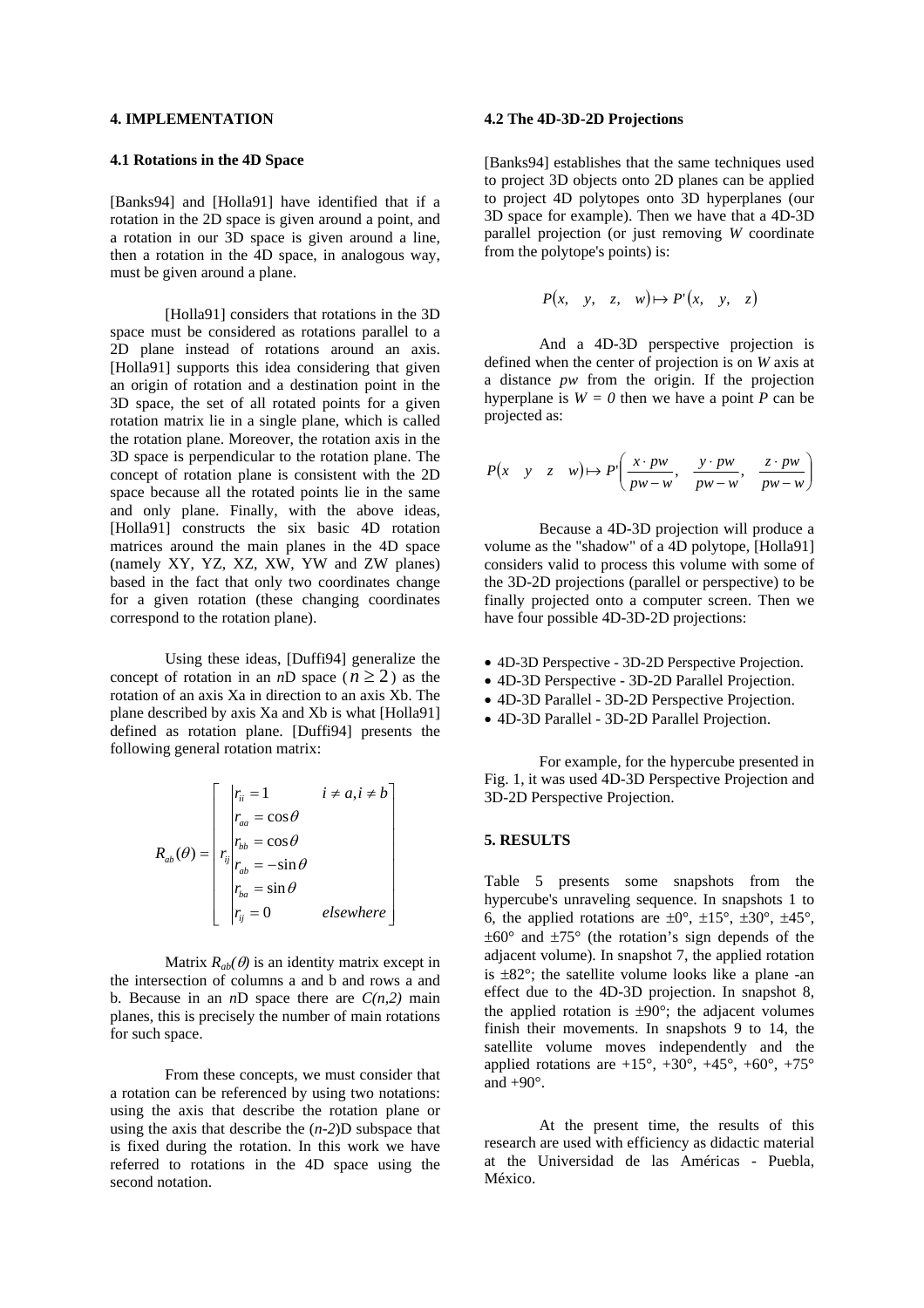

Unraveling the hypercube (See text for details). Table 5

# **6. FUTURE WORK**

# **The n-dimensional hyper-tesseract**

Observing the unravelings for the square (a 2D cube), the cube and the 4D hypercube we can generalize the *n-dimensional hyper-tesseract*  $(n \ge 1)$ as the result of the  $(n+1)$ -dimensional hypercube's unraveling with the following properties:

 $\bullet$  The  $(n+1)$ -dimensional hypercube will have  $2(n+1)$  n-dimensional cells on its boundary [Banch96].